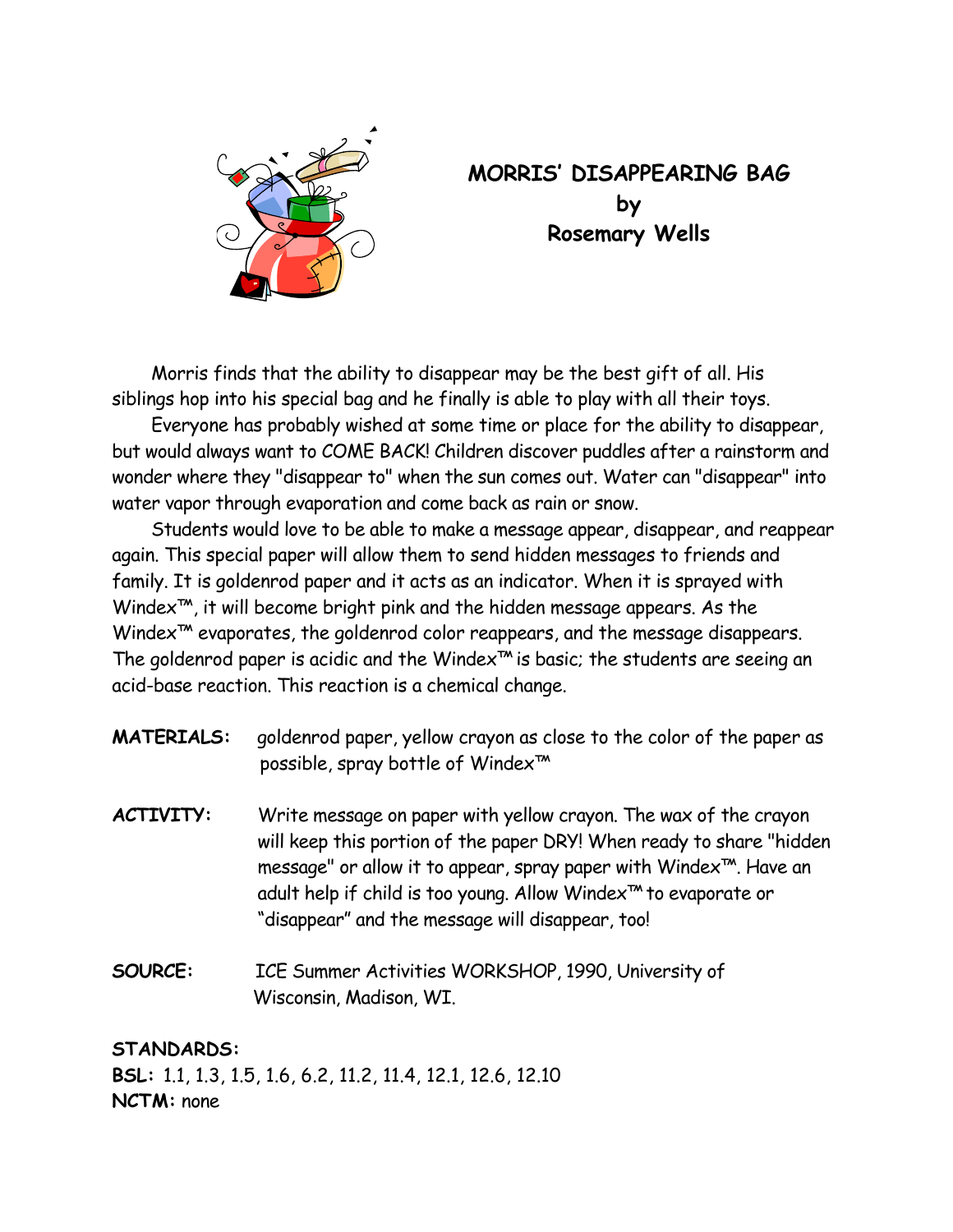**SCS:** A1. A2, B1, H2, H4

Wells, Rosemary. Morris's Disappearing Bag. Dial Books for Young Readers, 1975. ISBN#0-8037-5509-0.

## **TEACHER NOTES:**

•You can use many items to write a hidden message: scotch tape, candle stub, birthday candles, yellow crayon (Crayola™yellow orange is the best match), Craypas yellow crayon, yellow china marker found in art supply store, yellow colored pencil.

•To make the message "appear", the following chemicals can be used:

- 1. Windex<sup>TM</sup> or any generic window cleaner containing ammonia; it can be diluted
- 2. Diluted solution of ammonia
- 3. White Board cleaner

The paper will be magenta in color. The above can be sprayed on or wiped on with a sponge. Goggles should be used by the adult spraying the chemical •Ammonia is soluble in water, but it will "escape" from the solution on the paper into the air as a gas. Once it is gone, the paper will return to its original yellow color, and the experiment can be repeated. The message can be in pictures or in words.

•You can also use a solution of baking soda, but this is a permanent color change. Baking soda and ammonia are both basic, the dye in the paper is acidic, and a chemical reaction and color change occur when the two chemicals mix. •You can make your own indicator paper using turmeric, a spice found in the grocery store. Dissolve two tablespoons of turmeric in one cup of hot water and mix well. It will not dissolve easily and produce a muddy yellow solution/suspension. Paint coffee filters with a q-tip dipped in the solution or cut small strips of coffee filters and soak in the solution overnight. In both cases the excess turmeric will shake off after the paper is dry.

•A story: I did this experiment with my fourth graders on the first day of science when they were learning the "role of a fourth grade scientist". They took samples of the paper home to use to investigate different chemicals under parent supervision. About six weeks later, two girls came running into the science center with a piece of what appeared to be goldenrod paper. It contained a message that was being sent home to their parents. They recognized the color, and had sprayed it with white board cleaner; it was magenta, and they were so excited! Two weeks later, I read all four classes of